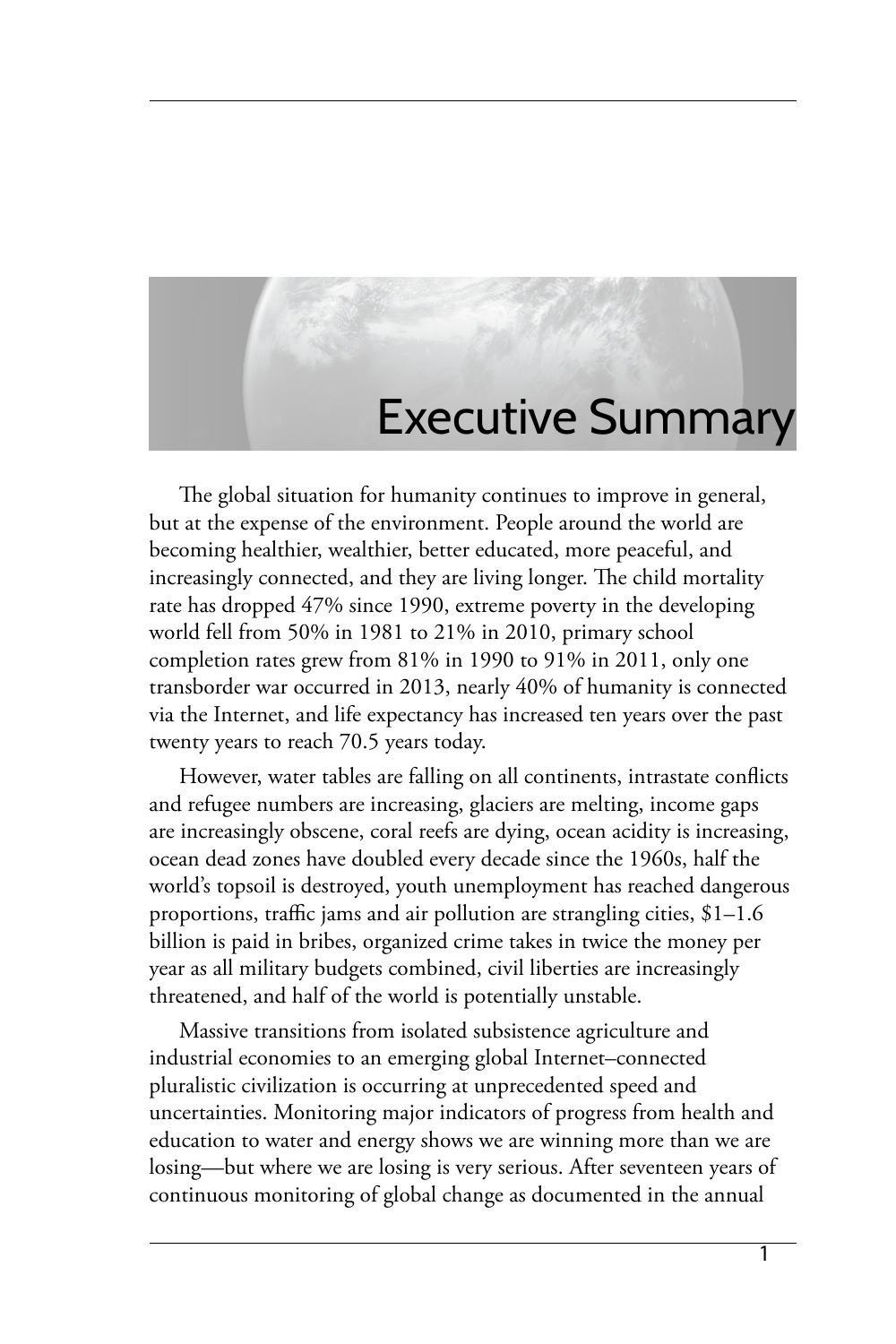*State of the Future* reports, it is clear that humanity has the ideas and resources to address its global challenges, but it has not yet shown the leadership, policies, and management on the scale necessary to guarantee a better future. It is also clear from The Millennium Project's global futures research over all these years that there is greater agreement about how to build a better future than is evident in the one-way media that holds audiences by the drama of disagreement, which is reinforcing polarization. When you consider the many wrong decisions and good decisions not taken—day after day and year after year around the world—it is amazing that we are still making as much progress as we are.

The IMF expects the global economy to grow from 3% in 2013 to 3.7% during 2014 and possibly 3.9% in 2015. With world population of 7.2 billion growing at 1.1% in 2013, the global per capita income is increasing at 2.6% per year. The world is reducing poverty faster than many thought was possible, but the divide between the rich and poor is growing faster than many want to admit. According to Oxfam, the total wealth of the richest 85 people equals that of 3.6 billion people in the bottom half of the world's economy, and half of the world's wealth is owned by just 1% of the population. We need to continue the successful efforts that are reducing poverty, but we also need to focus far more seriously on reducing income inequality if long-term instability is to be avoided.

Because the world is better educated and increasingly connected, people are becoming less tolerant of the abuse of elite power than in the past. Because youth unemployment is growing, more people have more time to do something about this abuse. Unless these elites open the conversation about the future with the rest of their populations, unrest and revolutions are likely to continue and increase. The executive summary of the *2008 State of the Future* stated:

*Half the world is vulnerable to social instability and violence due to rising food and energy prices, failing states, falling water tables, climate change, decreasing water-food-energy supply per person, desertification, and increasing migrations due to political, environmental, and economic conditions.*

Unfortunately, these factors contributing to social instability have continued to worsen over the past five years, leading to the social unrest we see today in many parts of the world. The number of wars and battlerelated deaths has been decreasing, however. Yet worrisome territorial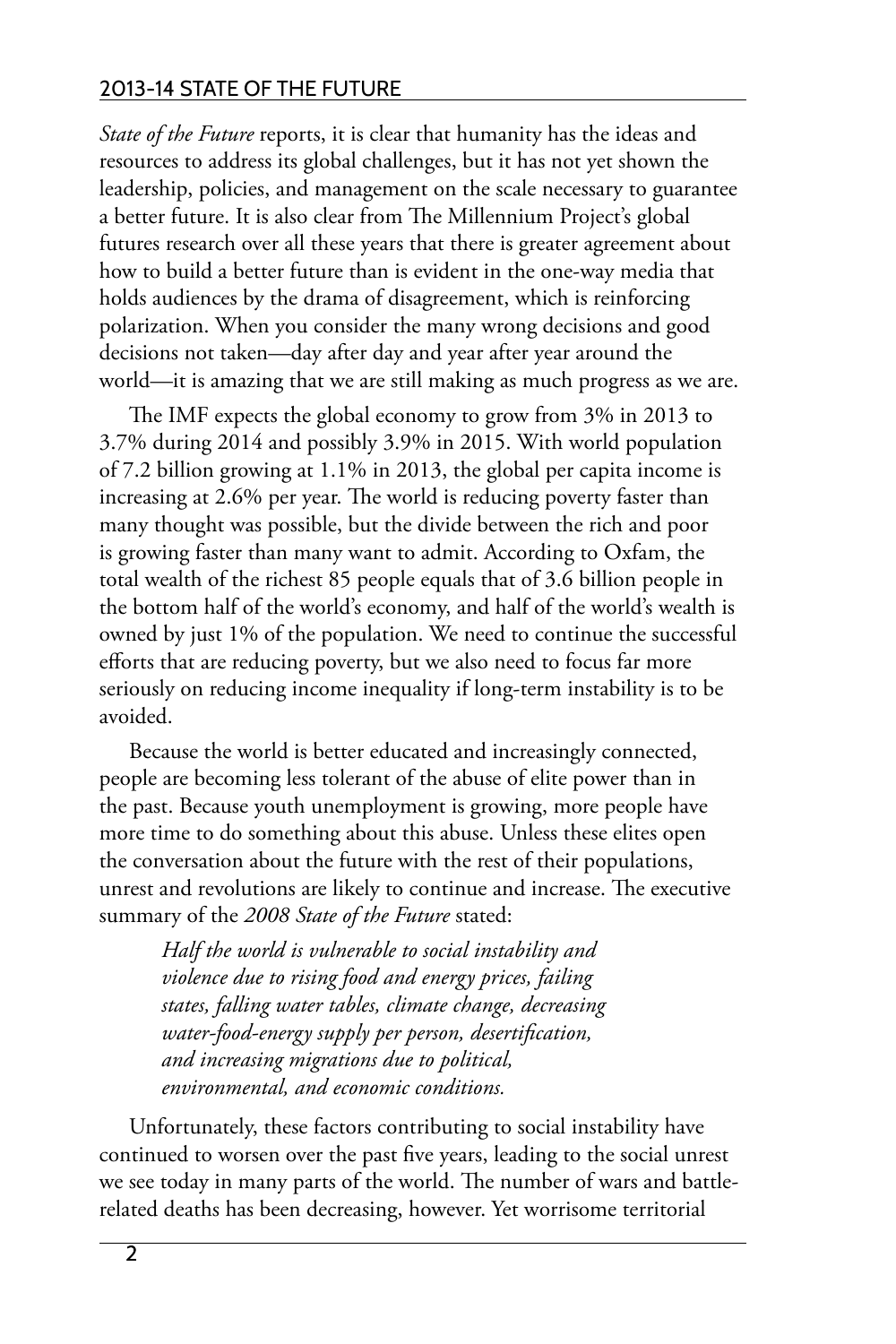tensions among Asian countries continue to slowly escalate, cyber attacks and espionage are rapidly increasing, and overlapping jurisdictions for energy access to the melting Arctic will be tests of humanity's maturity to see if these can be peacefully resolved. The US and Russia argue about how to stop the bloodshed in Syria while a third of Syria's 21 million people are displaced in their country or refugees in neighboring countries. The number of nuclear weapons is falling and nation-state transborder wars are rare, yet conflicts within countries are increasing, and the world ignores 6 million war-related deaths in the Congo.

At the same time, the world is increasingly engaged in many diverse conversations about the right way to relate to the environment and our fellow humans and about what technologies, economics, and laws are right for our common future. These great conversations are emerging from countless international negotiations, the evolution of standards established by the ISO, the preparations for the post-2015 UN Development Goals and other UN gatherings, and thousands of Internet discussion groups and big data analyses. Humanity is slowly but surely becoming aware of itself as an integrated system of cultures, economies, technologies, natural and built environments, and governance systems.

These great conversations will be better informed if we realize that the world is improving better than most pessimists know and that future dangers are worse than most optimists indicate. Better ideas, new tech, and creative management approaches are popping up all over the world, but the lack of imagination and courage to make serious change is drowning the innovations needed to make the world work for all.

Meanwhile, the world is beginning to automate jobs more broadly and quickly than during the industrial revolution and initial stages of the information age. How many truck and taxicab drivers will future self-driving cars replace? How many will lose their jobs to robotic manufacturing? Or telephone support people to AI telephone systems? The number of employees per business revenue is falling, giving rise to employment-less economic growth. New possibilities have to be invented, such as one-person Internet-based self-employment, for finding markets worldwide rather than looking for local jobs. Successfully leapfrogging slower linear development processes in lower-income countries is likely to require implementing futuristic possibilities—from 3D printing to seawater agriculture—and making increasing individual and collective intelligence a national objective of each country.

The explosive, accelerating growth of knowledge in a rapidly changing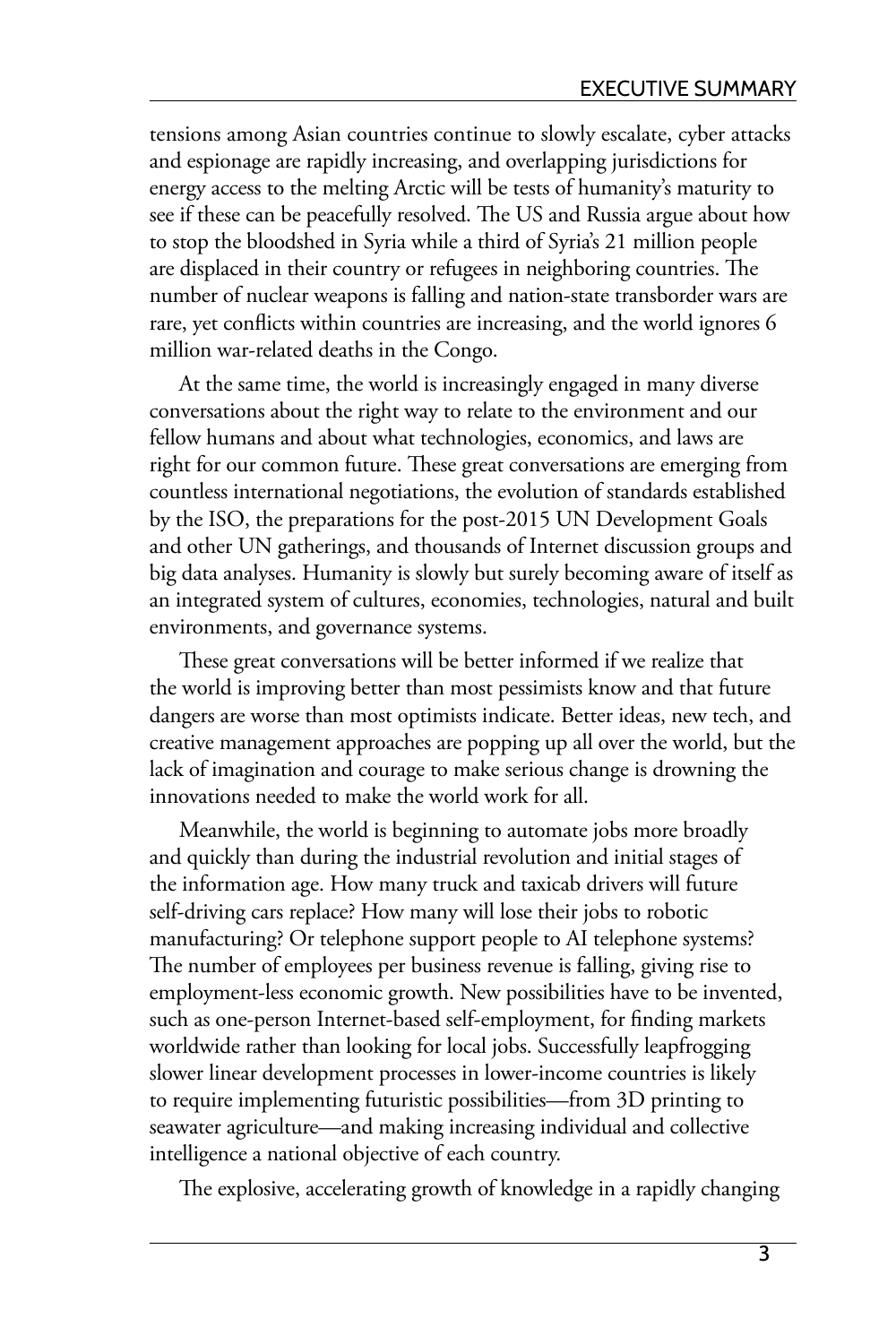and increasingly interdependent world gives us so much to know about so many things that it seems impossible to keep up. At the same time, we are flooded with so much trivial news that serious attention to serious issues gets little interest, and too much time is wasted going through useless information.

The Millennium Project has gathered the insights from creative and knowledgeable people around the world to identify and update prospects for 15 Global Challenges to provide a framework for understanding what is important to know about global change. Chapter 1 presents distilled overviews of each of these challenges so that readers can save time and more easily improve their understanding of our common future compared with more narrowly focused sources scattered around the Internet. Chapter 1 is continually updated online in the Global Futures Intelligence System. GFIS can be thought of as a global information utility from which different readers can draw different value for improving understanding and decisions. In addition to succinct but relatively detailed descriptions of the current situation and forecasts, recommendations to address each challenge are also included. Some examples suggested in Chapter 1 include:

- Establish a U.S.-China 10-year environmental security goal to reduce climate change and improve trust.
- Grow meat without growing animals, to reduce water demand and GHG emissions.
- • Develop seawater agriculture for biofuels, carbon sink, and food without rain.
- Build global collective intelligence systems for input to long-range strategic plans.
- Create tele-nations connecting brains overseas to the development process back home.
- Establish trans-institutions for more effective implementation of strategies.
- Detail and implement a global counter-organized crime strategy.
- Use the State of the Future Index as an alternative to GDP as a measure of progress for the world and nations.

The world is in a race between implementing ever-increasing ways to improve the human condition and the seemingly ever-increasing complexity and scale of global problems. So, how is the world doing in this race? What's the score so far?

A review of the trends of the 30 variables used in The Millennium Project's global State of the Future Index (see Box 1) provides a score card on humanity's performance in addressing the most important challenges.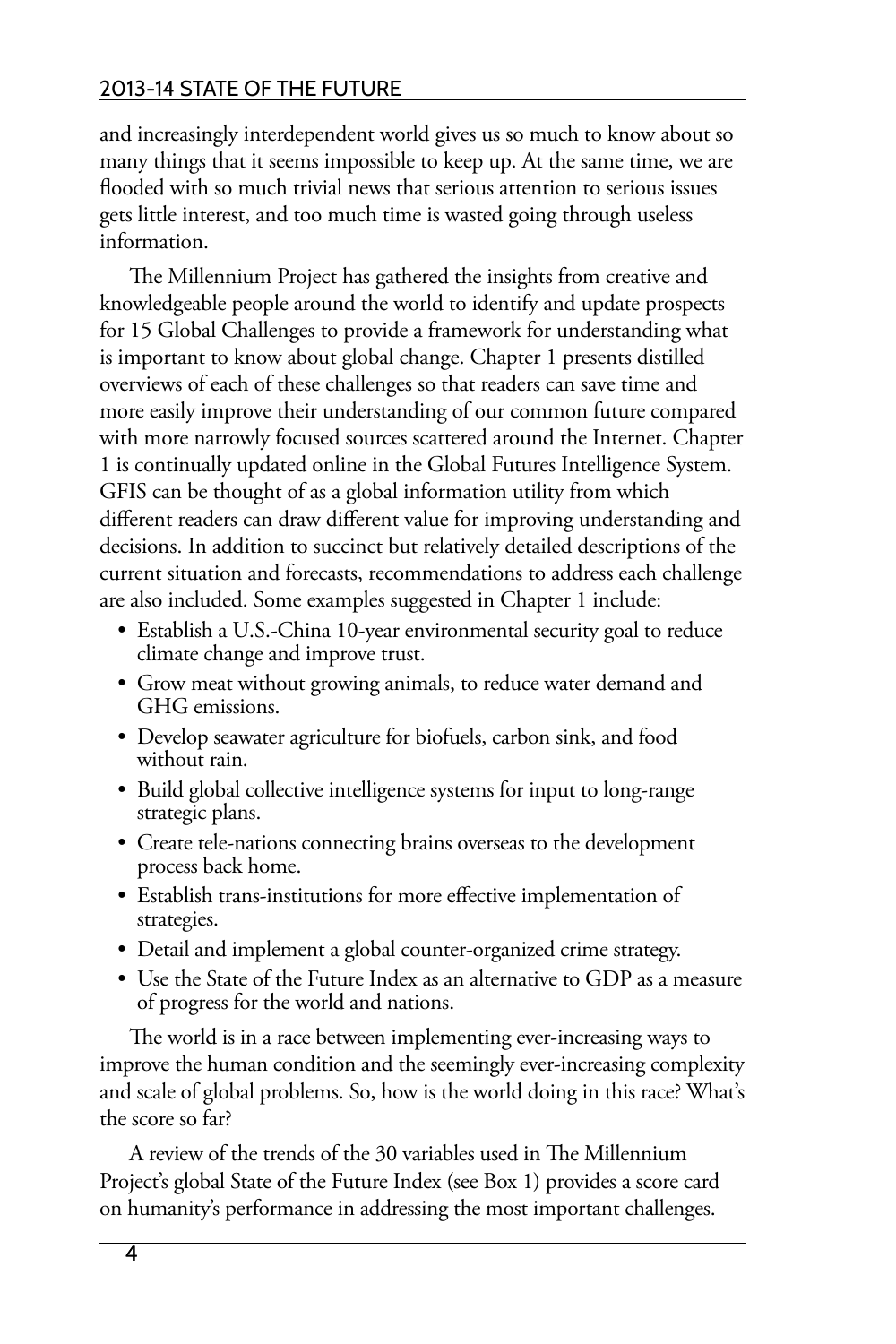The State of the Future Index is a measure of the 10-year outlook for the future based on historical data for the last 20 years. It is constructed with key variables and forecasts that, in the aggregate, depict whether the future promises to be better or worse. The SOFI is intended to show the directions and intensity of change and to identify the factors responsible. It provides a mechanism for studying the relationships among the items in a system. It has been produced by The Millennium Project since 2000.

### **Box 1. Variables used in the 2013–14 State of the Future Index**

- 1. GNI per capita, PPP (constant 2005 international \$)
- 2. Economic income inequality (share of top 10%)
- 3. Unemployment, total (% of world labor force)
- 4. Poverty headcount ratio at \$1.25 a day (PPP) (% of population)
- 5. Levels of corruption (0=highly corrupt; 6=very clean)
- 6. Foreign direct investment, net inflows (BoP, current \$, billions)
- 7. R&D Expenditures (% of GDP)
- 8. Population growth (annual %)
- 9. Life expectancy at birth (years)
- 10. Mortality rate, infant (per 1,000 live births)
- 11. Prevalence of undernourishment
- 12. Health expenditure per capita (current \$)
- 13. Physicians (per 1,000 people)
- 14. Improved water source (% of population with access)
- 15. Renewable internal freshwater resources per capita (thousand cubic meters)
- 16. Ecological Footprint / Biocapacity ratio
- 17. Forest area (% of land area)
- 18.  $CO<sub>2</sub>$  emissions from fossil fuel and cement production (billion tones  $(\text{GtCO}_2)$
- 19. Energy efficiency (GDP per unit of energy use (constant 2005 PPP \$ per kg of oil equivalent))
- 20. Electricity production from renewable sources, excluding hydroelectric (% of total)
- 21. Literacy rate, adult total (% of people ages 15 and above)
- 22. School enrollment, secondary (% gross)
- 23. Number of wars (conflicts with more than 1,000 fatalities)
- 24. Terrorism incidents
- 25. Number of countries and groups that had or still have intentions to build nuclear weapons
- 26. Freedom rights (number of countries rated free)
- 27. Voter turnout (% voting population)
- 28. Proportion of seats held by women in national parliaments (% of members)
- 29. Internet users (per 100 people)
- 30. Prevalence of HIV (% of population age 15 and 49)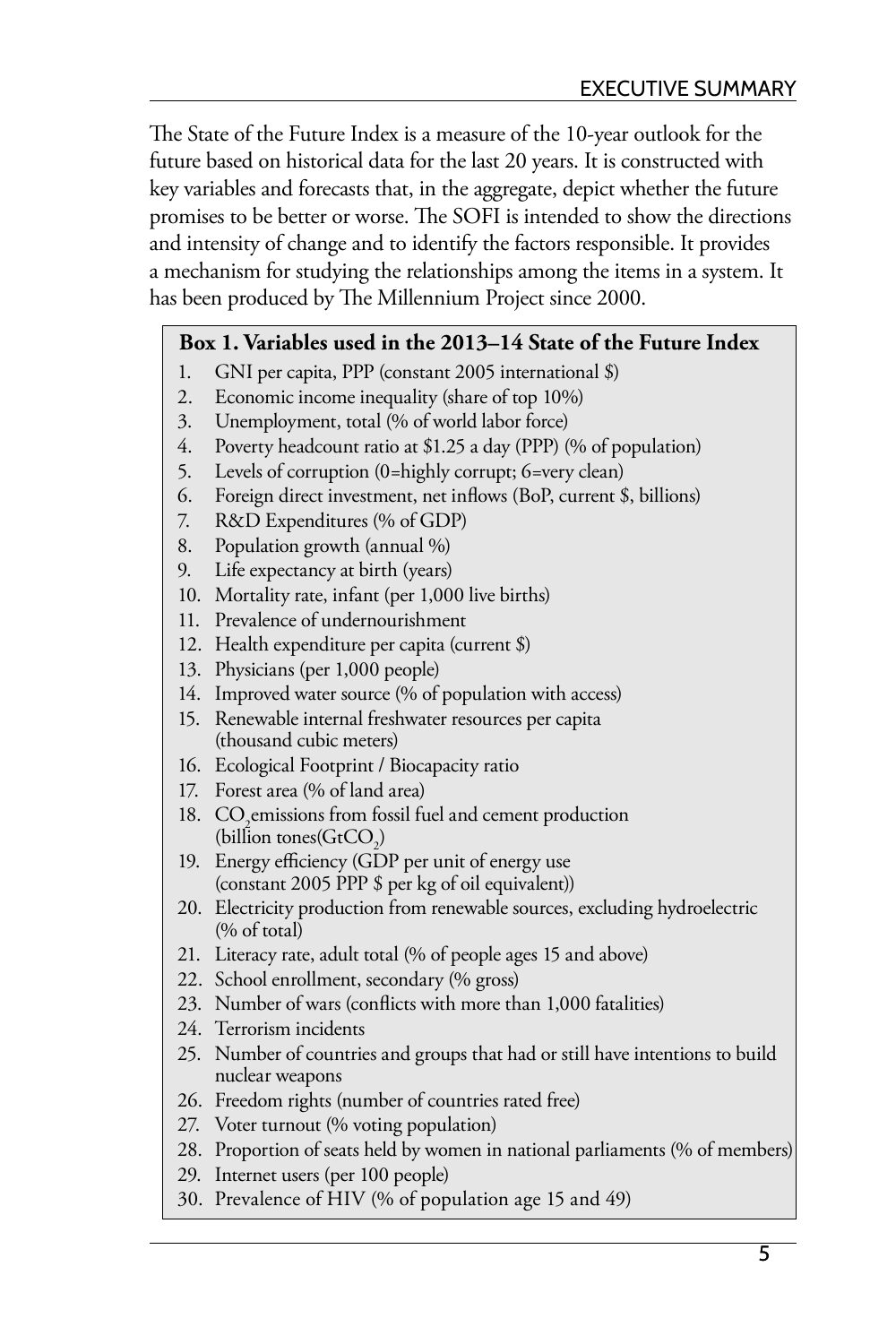The variables included in SOFI were selected from a set of indicators rated by an international Delphi panel for their capacity for showing progress or regress on the 15 Global Challenges and the availability of at least 20 years of reliable historical data. The variables were submitted several times to an international panel selected by The Millennium Project's Nodes to forecast the best and worst values for each variable in 10 years. These were used for the normalization and integration of all the variables into a single index<sup>1</sup> and for computation of the State of the Future Index. The index shown in Figure 1 indicates a slower progress since 2007, although the overall outlook is promising.





### **The World Report Card**

Each of the 30 variables can be examined to show where we are winning, where we are losing, and where there is unclear or little progress, producing a report card for the world. Figures 2, 3, and 4 show the indicators with their historical data and projections grouped by progress criterion.

<sup>1</sup> See "State of the Future Index" in GFIS's Research section for details of the construction of SOFI, annual global SOFIs since 2001, and several national applications.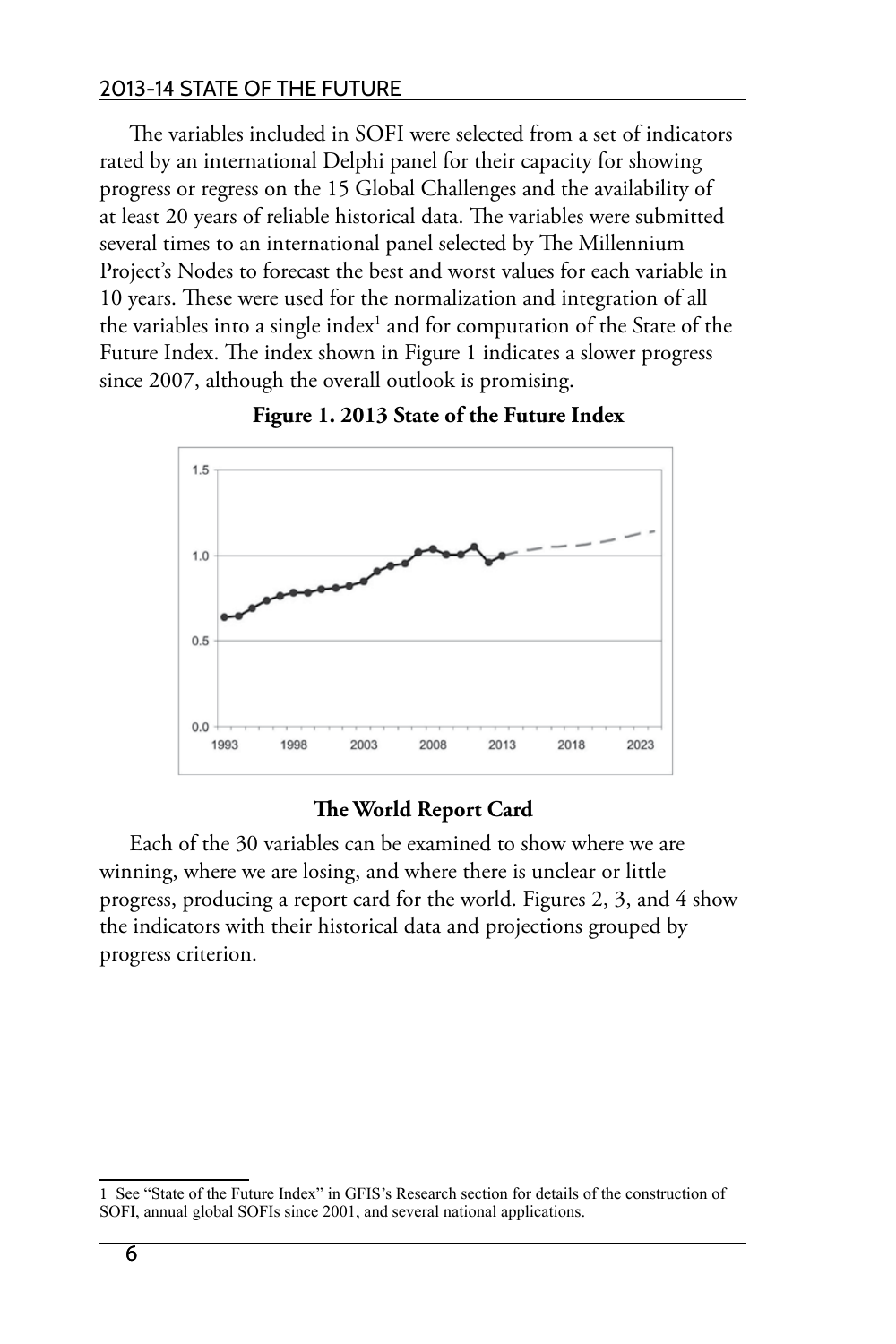

**Figure 2. Where Are We Winning?**

**Figure 3. Where Are We Losing?**

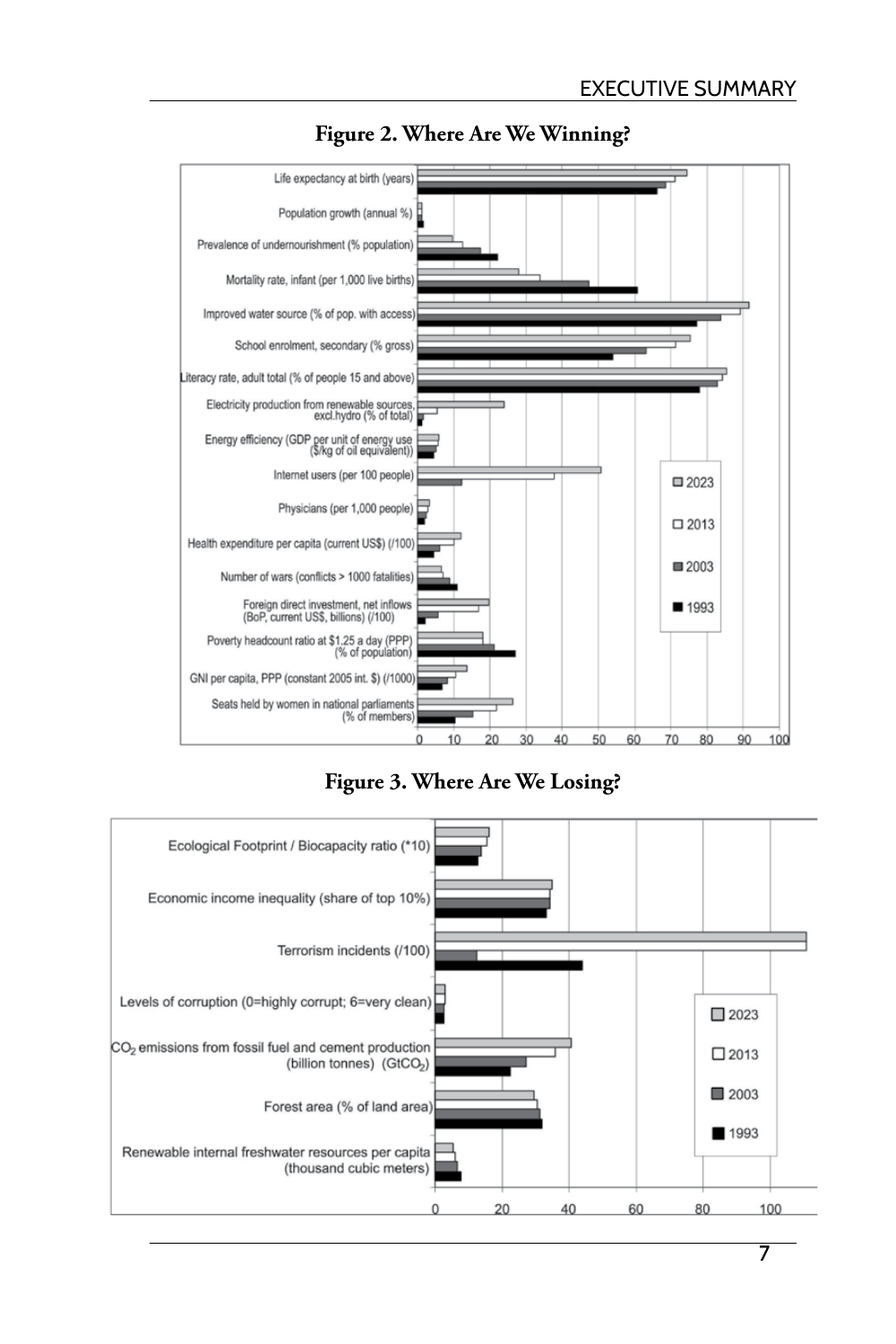

**Figure 4. Where Is There Unclear or Little Change?**

#### **Some Factors to Consider**

A great brain race has begun! The EU, U.S., Japan, and China have announced programs to understand how the brain works and apply that knowledge for better computers and to improve our relation to them. Google also is working to create artificial brains to be your personal artificial intelligence assistant. Another great race is on to make supercomputer power available to the masses with advances in IBM's Watson and with cloud computing by Amazon and others. About 85% of the world's population is expected to be covered by high–speed mobile Internet in 2017. China already has nearly twice as many Internet users as the entire population of the U.S., and 81% of its Internet users gain access via mobile phones. Over 8 billion devices are connected to the "Internet of Things," which is expected to grow to 40–80 billion devices by 2020. According to the ITU, nearly 40% of humanity uses the Internet now. The global nervous system of humanity is nearing completion, making a de facto global brain(s) of humanity—partly by design and partly spontaneously. So what happens when the entire world has access to nearly all the world's knowledge and instantaneous access to artificial brains able to solve problems and create new conditions like geniuses, while blurring previous distinctions between virtual realities and physical reality?

We have already seen brilliant financial experts augmented with data and software making short–term, selfish, economic decisions that led to the 2008 global financial crisis, continued environmental degradation, and widening income disparities. It is not yet clear that humanity will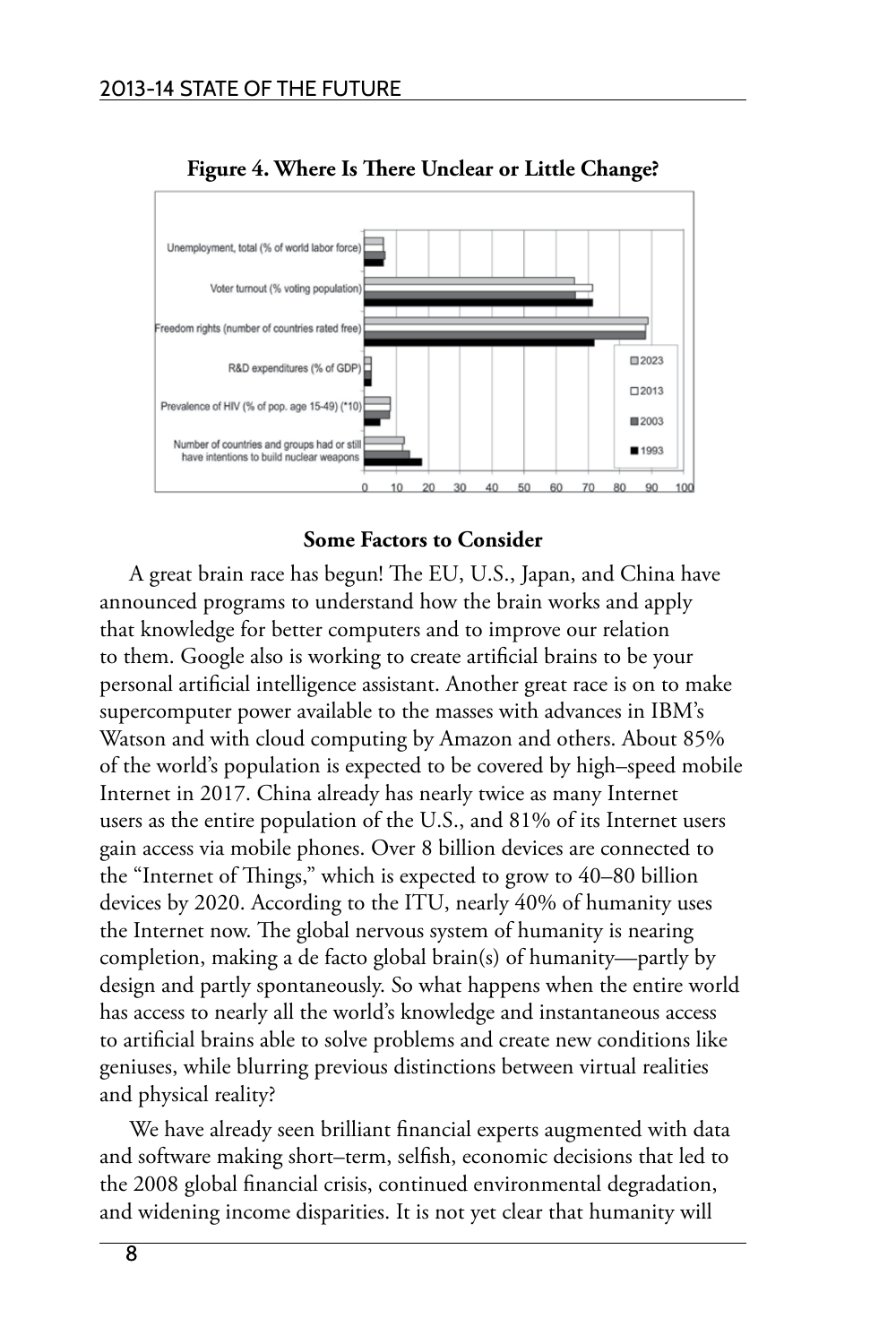grow from adolescent short–term, me–first thinking to more adult longer–term, we–first planet–oriented decisionmaking. Humanity seems to be evolving from ideologically driven central decisionmaking to more decentralized pragmatic evidence–based decisionmaking. Yet multi–way interactive media that is one of the greatest forces for good also attracts individuals with common interests into isolated ideological groups, reinforcing social polarization and conflict and forcing some political systems into gridlock.

Humanity may become more responsible and compassionate as the Internet of people and things grows across the planet, making us more aware of humanity as a whole and of our natural and built environments. It also makes it increasingly difficult for conventional crimes to go undetected. Unfortunately, cyberspace has become the new media for new kinds of crimes. According to Akamai, there were 628 cyber–attacks over 24 hours on July 24, 2013, with majority targeting the U.S. Cyber– attacks can be thought of as a new kind of guerrilla warfare. Prevention may just be an endless intellectual arms race of hacking and counter– hacking software, setting cyber traps, exposing sources, and initiating trade sanctions.

Although the long–range trend toward democracy is strong, Freedom House reports that world political and civil liberties deteriorated for the eighth consecutive year in 2013, with declines noted in 54 countries and improvements in just 40 countries. At the same time, increasing numbers of educated and mobile phone Internet–savvy people are no longer tolerating the abuse of power and may be setting the stage for a long and difficult transition to more global democracy.

Meanwhile, the Fifth Assessment Report of the Intergovernmental Panel on Climate Change found that greenhouse gases grew from an average of 1.3% per year between 1970 and 2000 to an average of 2.2% between 2000 and 2010. Each decade of the past three was warmer than the previous decade. The past 30 years was likely the warmest period in the northern hemisphere in the last 1,400 years.

Even if all  $\mathrm{CO}_\mathrm{2}$  emissions are stopped today, the IPCC report notes that "most aspects of climate change will persist for many centuries." Hence, the world has to take adaptation far more seriously, in addition to reducing GHG emissions by better conservation, higher efficiencies, changes in food and energy production, and new methods to reduce the GHGs that are already in the atmosphere.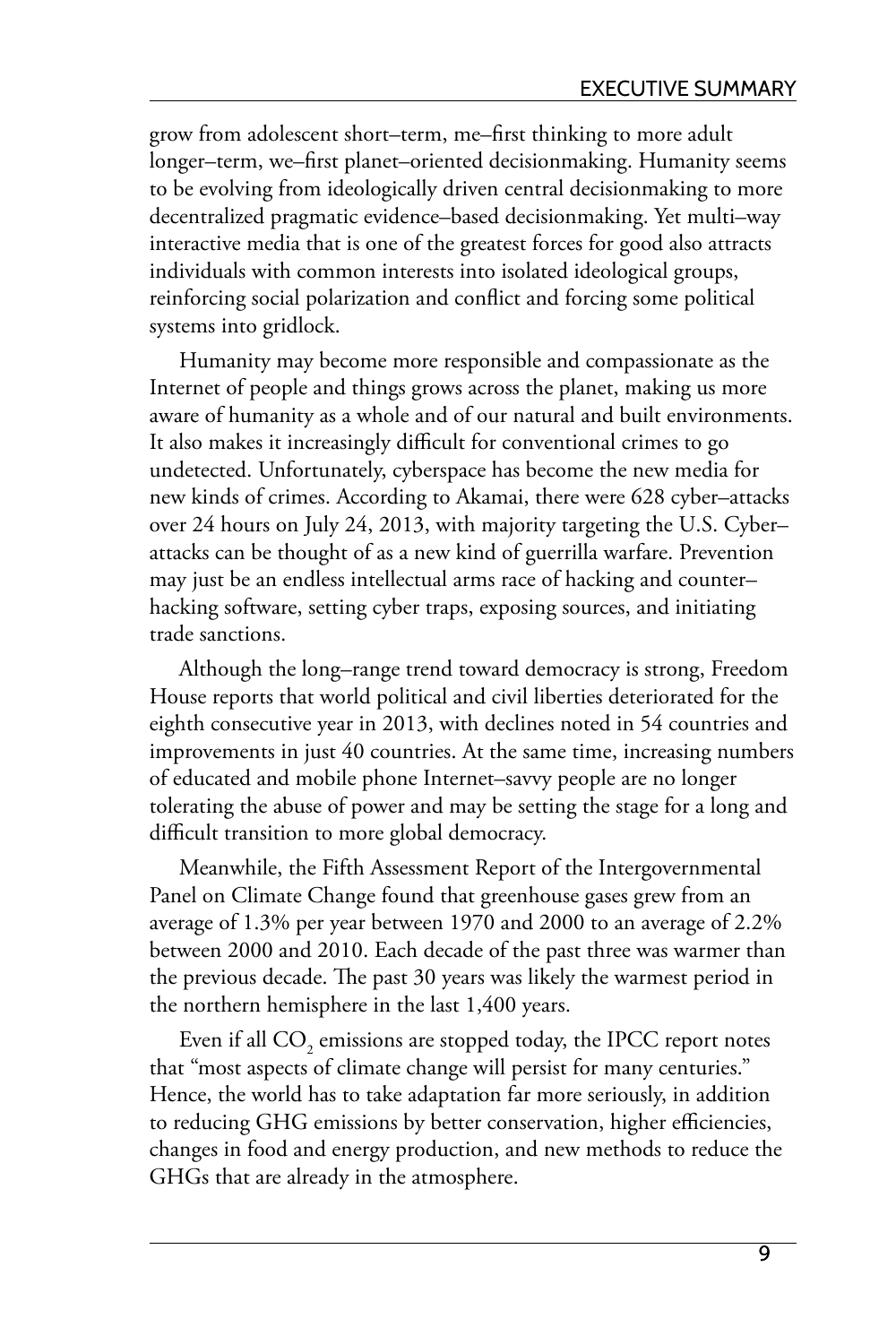

**Figure 5. Carbon Emission Trends Among Major Emitters**



Without dramatic changes, UNEP projects a 2° C (3.6° F) rise above pre–industrial levels in 20–30 years, accelerating changing climate, ocean acidity, changes in disease patters, and saltwater intrusions into freshwater areas worldwide. FAO reports that 87% of global fish stocks are either fully exploited or overexploited. Typhoon Haiyan that devastated the Philippines in November 2013 had gusts reaching 235 miles per hour and a storm surge of water swelling as high as 20 feet, making it the most powerful tropical storm on record to make landfall. Oceans absorb about 33% of human–generated  $\text{CO}_2$ , but their ability to continue doing this is being reduced, with changing acidity and dying coral reefs and other living systems.

In just 36 years (by 2050) the world needs to create enough electrical production capacity for an additional 3.7 billion people. There are 1.2 billion people without electricity today (17% of the world), and an additional 2.4 billion people will be added to the world's population between now and 2050. Compounding this is the requirement to decommission aging nuclear power plants and to replace or retrofit fossil fuel plants. The cost of nuclear power is increasing, while the cost of renewables is falling. Wind power passed nuclear as Spain's leading source of electricity. However, fossil fuels (coal, oil, and natural gas) will continue to supply the vast majority of baseload electricity past 2050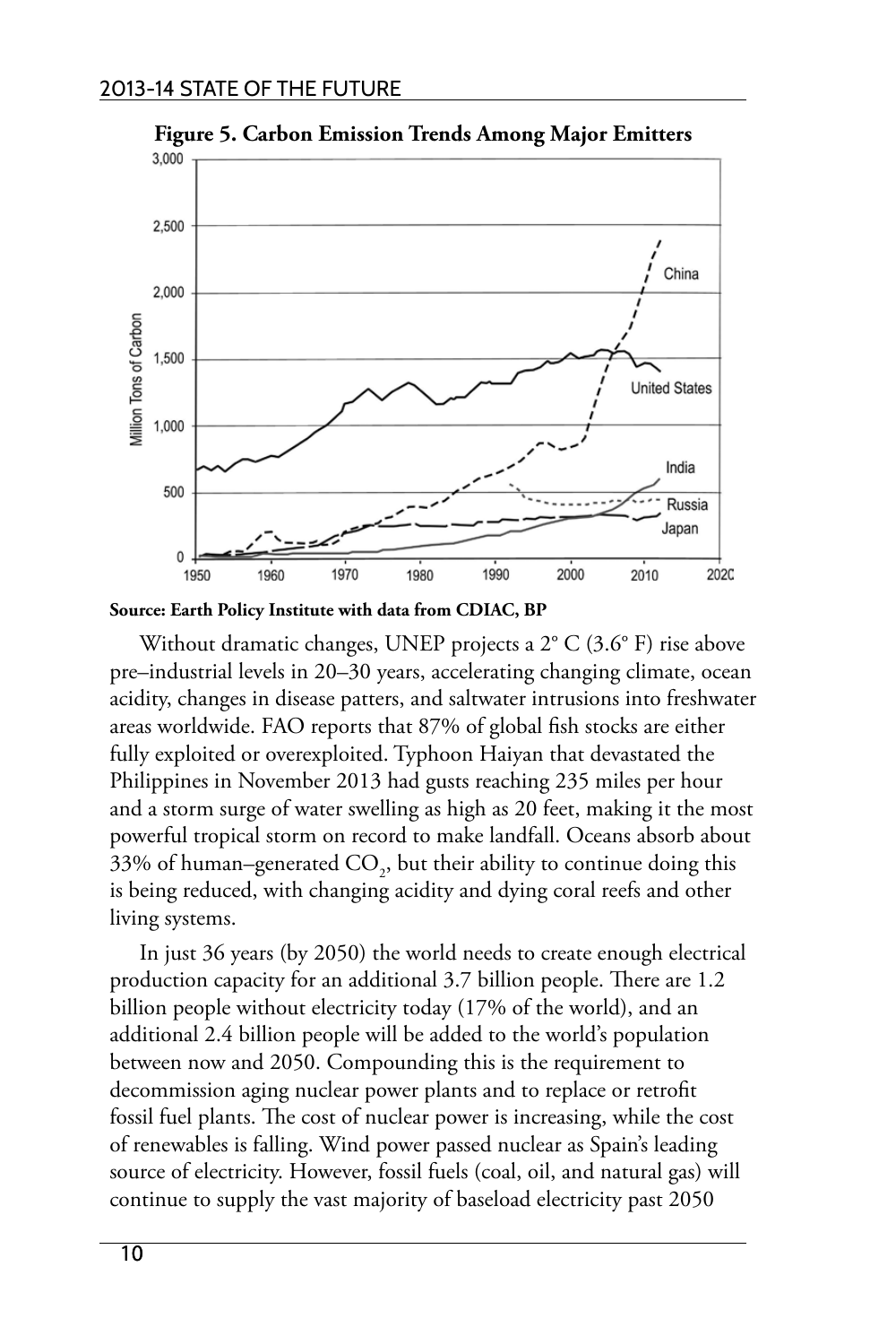unless there are major social and technological changes. About 3 billion people still rely on traditional biomass for cooking and heating. If the long–term trends toward a wealthier and more sophisticated world continue, our energy demands by 2050 could be more than expected. However, the convergences of technologies are accelerating rapidly to make energy efficiencies far greater by 2050 than forecast today.

Because of falling water tables around the world, climate change, various forms of water pollution, and an additional 2.4 billion people in just 36 years (the majority in Asia), some of the people with safe water today may not have it in the future unless significant changes are made. Major progress was made over the past 25 years that provided enough clean water for an additional 2 billion people, but then water tables were higher, climate change was slower, and pollution was less. According to the OECD, half the world could be living in areas with severe water stress by 2030.

The UN's mid–range forecast is that the current 7.2 billion people will grow to 9.6 billion by 2050 and there will be as many people over 65 as under 15, requiring new concepts of retirement or work. Average life expectancy at birth has increased from 48 years in 1955 to 70.5 years today. Future scientific and medical breakthroughs could give people longer and more productive lives than most would believe possible today. For example, uses of genetic data, software, and nanotechnology will help detect and treat disease at the genetic or molecular level. As a result, people will work longer and create many forms of tele–work, reducing the economic burden on younger generations and maintaining a better quality of life. In the meantime, because people are living longer, health care costs are increasing, and the shortage of health workers is growing, telemedicine and self–diagnosis via biochip sensors and online expert systems will be increasingly necessary.

The continued acceleration of S&T is fundamentally changing what is possible, and access to this knowledge is becoming universally available. But little news coverage, educational curricula, or the general public who elect political leaders seem aware of the extraordinary changes and consequences that need to be discussed. For example, China's Tianhe–2 supercomputer is the world's fastest computer at 33.86 petaflops (quadrillion floating point operations per second)—passing the computational speed of a human brain (though not its cognitive abilities). Individual gene sequencing is available for \$1,000 that will lead to individual genetic medicine, while human pancreatic cells have been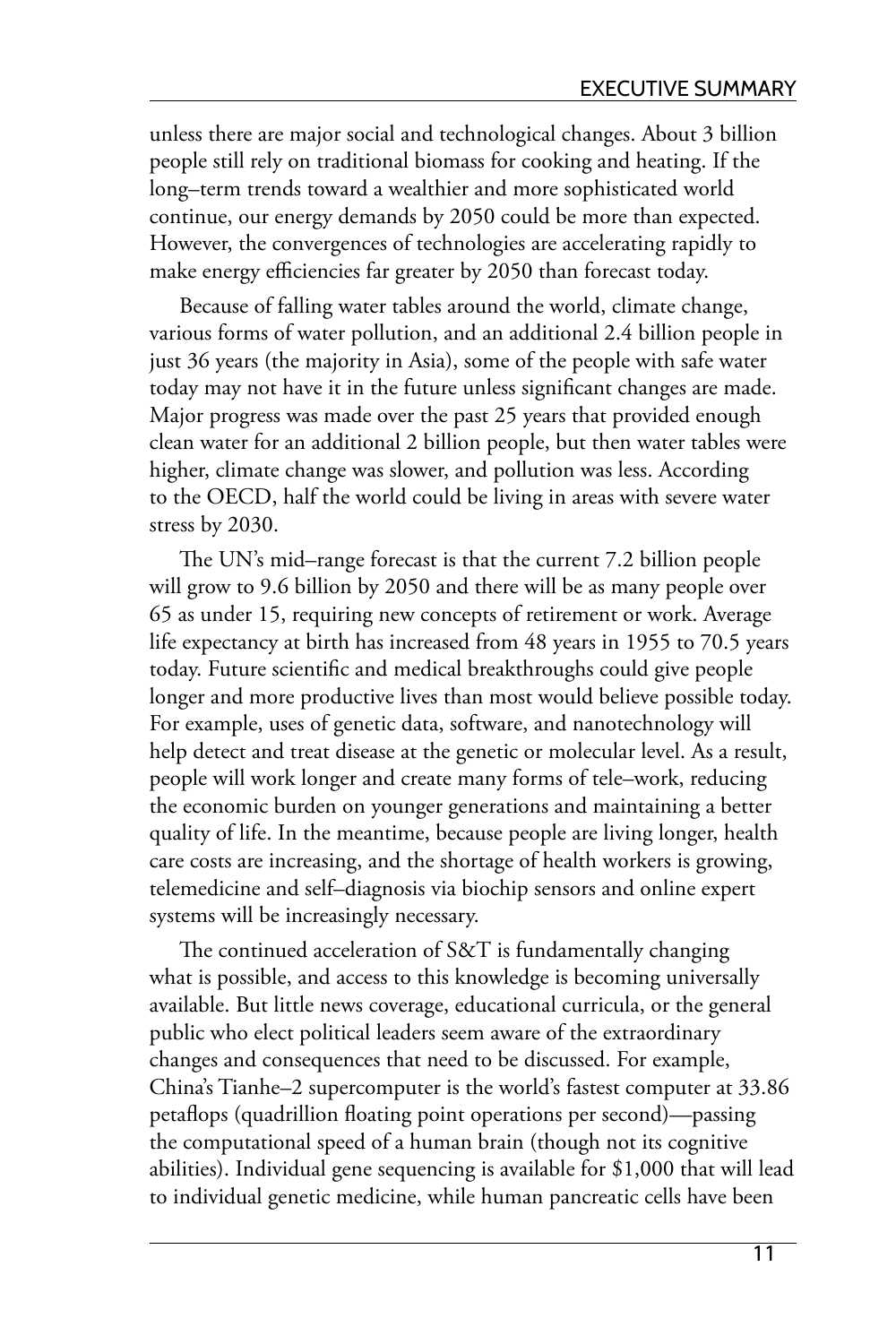change into liver cells and skin cells into heart cells. Synthetic biology is creating new life forms from computer designs. Nano–scale robots are being developed that should be able to manage nano–scale building processes for novel materials. A Higgs–like particle has been discover that could explain the fundamental ability of particles to acquire mass. Quantum entanglement of billions of particle pairs could revolutionize communications and possibly transportation, and quantum building blocks (qubits) have been embedded into nanowires to lead to quantum computers. Although seemingly remote from improving the human condition, such basic science is necessary to increase the knowledge that applied science and technology draws on to improve the human condition.

Yet the acceleration of scientific and technological change seems to grow beyond conventional means of ethical evaluation. Is it ethical to clone ourselves, to bring dinosaurs back to life, or to invent thousands of new life forms through synthetic biology? Is it ethical to implement new S&T developments without proper safety testing or to develop new forms of weapons without human control over their use and safe disposal? Should basic scientific research be pursued without direct regard for social issues and the society that funds it? Might social considerations impair progress toward a truthful understanding of reality? Since journalists have to "hype" to be read in such an information noisy world, truth can be distorted, resulting in a cynical public. We need a global collective intelligence system to track S&T advances, forecast consequences, and document a range of views so that all can understand the potential consequences of new and possible future S&T.

Although the empowerment of women has been one of the strongest drivers of social evolution over the past century, violence against women is the largest war today, as measured by death and casualties per year. Globally, 35% of women have experienced physical and/or sexual violence, and 38% of all murders of women are committed by intimate partners. While the gender gaps for health and educational attainment were closed by 96% and 93% respectively, according to the 2013 Global Gender Gap by the World Economic Forum, the gap in economic participation has been closed by only 60% and the gap in political outcomes by only 21% globally. Women account for 21.3% of the membership of national legislative bodies worldwide, up from 11.3% in 1997.

It is not reasonable to expect the world to cooperatively create and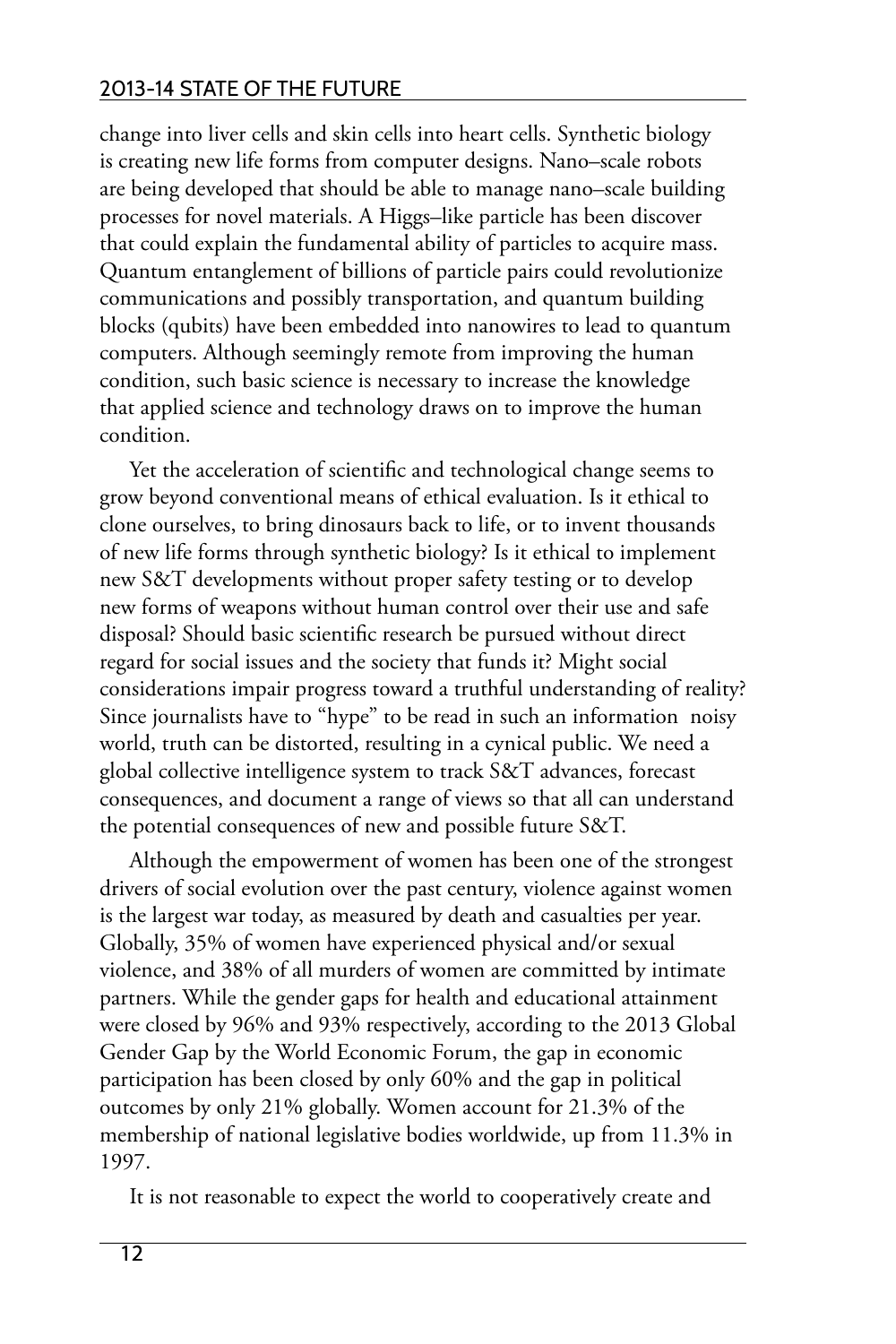implement strategies to build a better future without some general agreement about what that desirable future is. Such a future should not be built on unrealistic fantasies unaware of the global situation. It should also be aware of the extraordinary possibilities. The overviews of the 15 Global Challenges in Chapter 1 gives a framework for understanding the current situation and prospects that have been systematically updated over the past seventeen years and with the accumulative participation of over 4,500 creative and knowledgeable people. The Global Challenges can be used as input to strategic development processes and university courses and can help the general public to understand what is important about future possibilities. This work is continuously updated with much greater detail in the Global Futures Intelligence System at www.themp.org.



**Chapter 2, Hidden Hunger: Unhealthy Food Markets in the Developing World,** shares an international assessment of the causes of and solutions to the increasing problem of hidden hunger: the intake of sufficient calories but with little nutritious value, vitamins, and minerals. Although the share of people in the world who are hungry has fallen from over 30% in 1970 (when world population was 3.7 billion) to 15% today (with world population at over 7 billion)—the vast majority of whom are in Africa and Asia—concerns are increasing over the variety and nutritional quality of food. FAO estimates that some 30% of the population (2 billion people) suffers from hidden hunger. Some researchers argue that industrial agriculture reduces the nutrient content of crops, thus escalating the risk of hidden hunger. The International Food Policy Research Institute's Global Hunger Index report notes that many of the unhealthy food conditions in the developing world are related to poor government social policies, income inequalities, inefficient farming, post–traumatic stress following civil wars, and the low status and educational level of women.

**Chapter 3, Vulnerable Natural Infrastructure in Urban Coastal Zones**, shares an international assessment of the causes of and solutions to the increasing deterioration of the natural infrastructure along the urban coastal zones around the world. This deterioration diminishes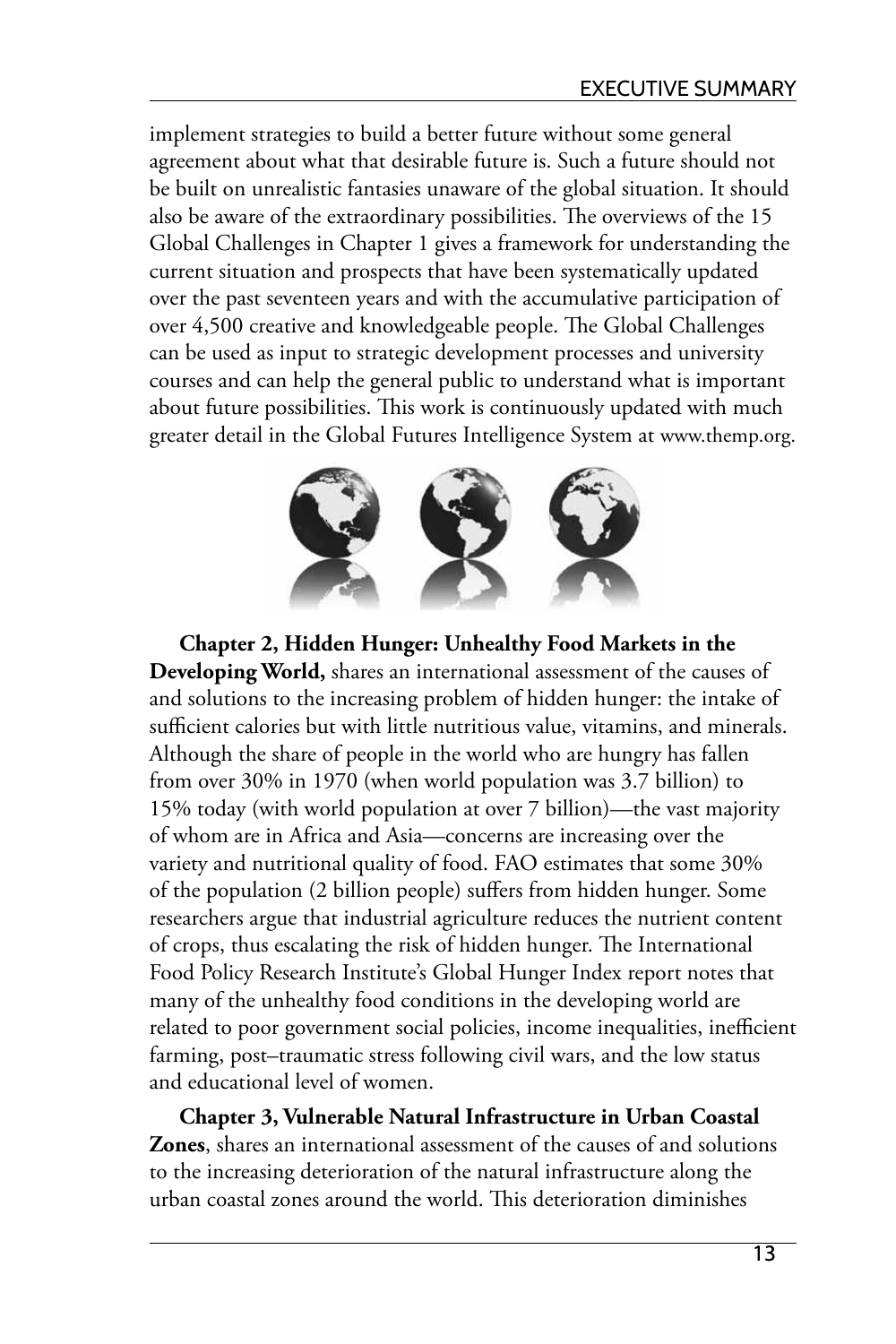nature's ability to reduce the impacts of hurricanes, tsunamis, and pollution, as it also negatively affects ecosystem services essential to livelihood. Over half the people in the world live within 120 miles of a coastline. Hence, without appropriate mitigation, prevention, and management of the natural infrastructure within urban coastal zones, billions of people will be increasingly vulnerable to a range of disasters.

**Chapter 4, SIMAD and Lone Wolf Terrorism Prospects and Potential Strategies to Address the Threat**, shares an international assessment of the increasingly destructive power of individuals acting alone. The number of terrorism incidents increased over the past 20 years, reaching 8,441 in 2012 and more than 5,000 in the first half of 2013. Of all terrorism, the lone wolf type is the most insidious, because it is exceedingly difficult to anticipate, given the actions and intent of individuals acting alone. The average opinion of the international panel participating in this study is that nearly a quarter of terrorist attacks carried out in 2015 might be by a lone wolf and that the situation might escalate: about half of the participants in the study thought that lone wolf terrorists might attempt to use weapons of mass destruction around 2030.

**Chapter 5, Global Futures Intelligence System**, explains an approach to bringing important information about the future together with expert judgments and decision support software in new structures for continuous updating and improvements to create collective intelligence and wisdom about the future. Throughout Chapter 1, references are made to GFIS as the online location at www.themp.org for more detailed information on a subject that is continually updated. Each of the 15 Global Challenges features a menu that includes the following: both a short and a detailed report; a situation chart of the present and desired situation, as well as potential policies for progress; news aggregated from selected RSS feeds; a scanning system with annotated information; and key related web resources, books, papers, models, discussions, questionnaires, and lists of edits to these items. The collective intelligence emerges in GFIS from synergies among data/information/ knowledge, software/hardware, and experts and others with insight that continually learn from feedback to produce just–in–time knowledge for better decisions than any of these elements acting alone. Figure 6 is a graphic illustration of these interactive elements.